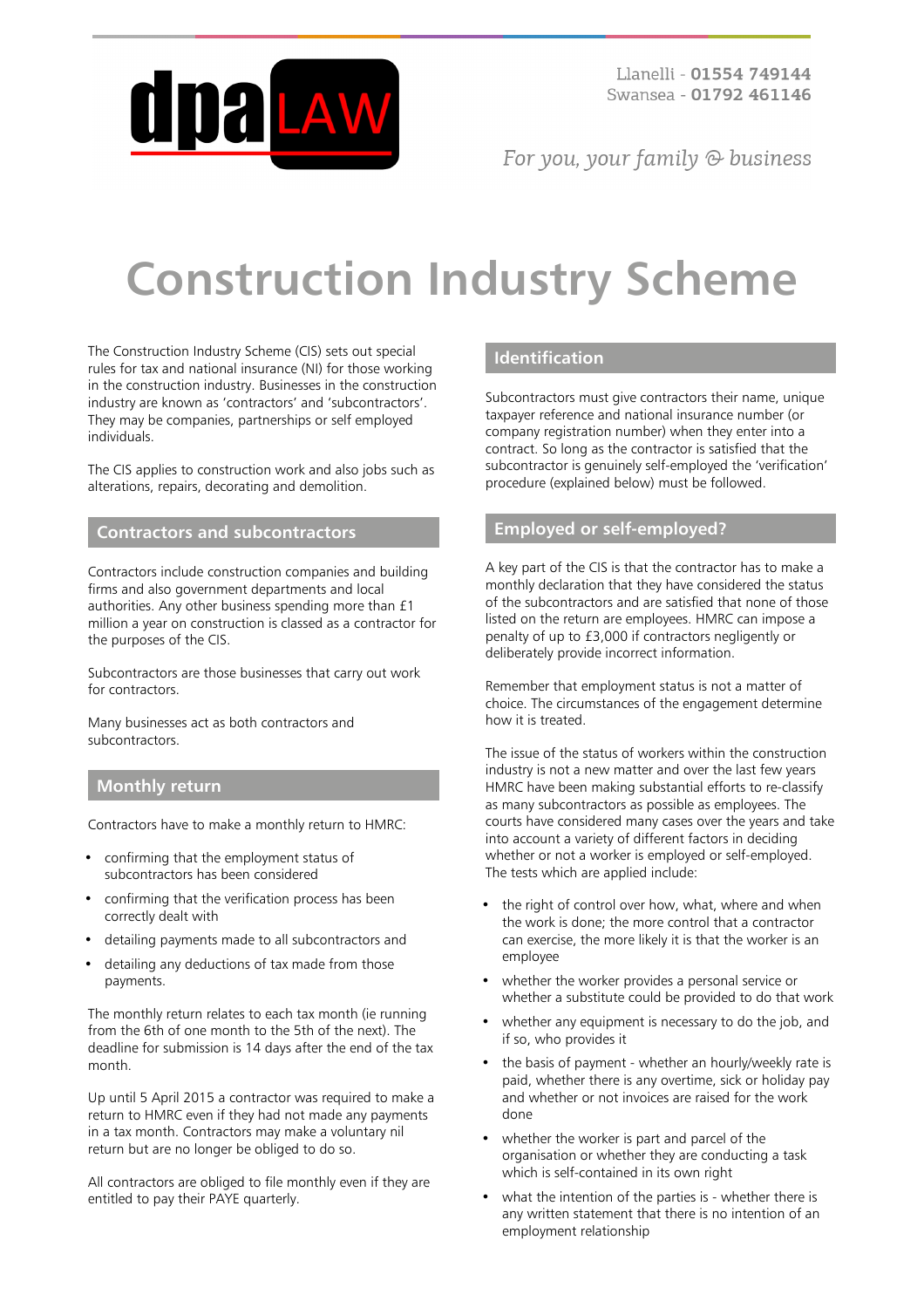- whether there is a mutuality of obligation; that is, an ongoing understanding that the contractor will offer work and the worker accept it
- whether the workers have any financial risk.

As can be seen from the above, there are a number of factors which must be considered and the decision as to whether somebody should be classified as employed or self-employed is not a simple one.

Clearly, HMRC would like subcontractors to be classed as employees, as this generally means that more tax and national insurance is due. However, just because the HMRC think that somebody should be re-classified does not necessarily mean that they are correct.

HMRC have developed software known as the employment status indicator tool, which is available on their website, to address this matter but the software appears to be heavily weighted towards re-classifying subcontractors as employees. It should not be relied on and professional advice should be taken if this is a major issue for your business. Please talk to us if you have any particular concerns in this area.

#### **Verification**

The contractor has to contact HMRC to check whether to pay a subcontractor gross or net. Not every subcontractor will need verifying (see below). Usually it will only be new ones.

The verification procedure will establish which of the following payment options apply:

- gross payment
- a standard rate deduction of 20%
- a deduction made at the higher rate of 30% if the subcontractor has not registered with HMRC or cannot provide accurate details to the contractor and HMRC cannot verify them.

HMRC will give the contractor a verification number for the subcontractors which will be matched with HMRC's own computer. The number will be the same for each subcontractor verified at any particular time. There will be special suffixes for the numbers issued in respect of subcontractors who cannot be verified. The numbers are also shown on contractors' monthly returns and the payslips issued to the subcontractors.

Clearly, these numbers are a fundamental part of the system and contractors have to ensure that they have a fool-proof system in place for obtaining and retaining them. It is also very important to give precise details to HMRC because, if their computer does not recognise the subcontractor, the higher rate deduction will have to be made.

#### **Who needs verifying with HMRC?**

If a contractor is paying a subcontractor they will not have to verify them if:

• they have already included them on any monthly return in that tax year; or

the two previous tax years.

## **A payslip?**

Contractors have to provide a monthly 'payslip' to all subcontractors paid, showing the total amount of the payments and how much tax, if any, has been deducted from those payments. The contractor has to provide this for each tax month as a minimum. Contractors are allowed to choose the style of the 'payslips' themselves but certain specific information has to be provided including the:

- contractor's name and their employer tax reference
- tax month to which the payment relates
- subcontractor's name, unique tax reference or specific subcontractor reference
- the gross amount of the payment
- cost of any materials which have reduced the gross payment
- amount of any tax deductions made and
- verification number where deduction has been made at the higher rate of 30%.

If contractors include such payments as part of their normal payroll system, it needs to be clear that although payslips are being generated for those individuals, they are not employees and have clearly been classed as selfemployed.

#### **Are tax deductions made from the whole payment?**

Not necessarily. The following items should be excluded when entering the gross amount of payment on the monthly return:

- VAT charged by the subcontractor if the subcontractor is registered for VAT
- any Construction Industry Training Board levy.

The following items should be deducted from the gross amount of payment when working out the amount of payment from which the deduction should be made:

- what the subcontractor actually paid for materials including VAT paid if the subcontractor is not registered for VAT, consumable stores, fuel (except fuel for travelling) and plant hire used in the construction operations
- the cost of manufacture or prefabrication of materials used in the construction operations.

Any travelling expenses (including fuel costs) and subsistence paid to the subcontractor should be included in the gross amount of payment and the amount from which the deduction is made.

### **Penalties**

The whole system is backed up by a series of penalties. These cover situations in which an incorrect monthly return is sent in negligently or fraudulently, failure to